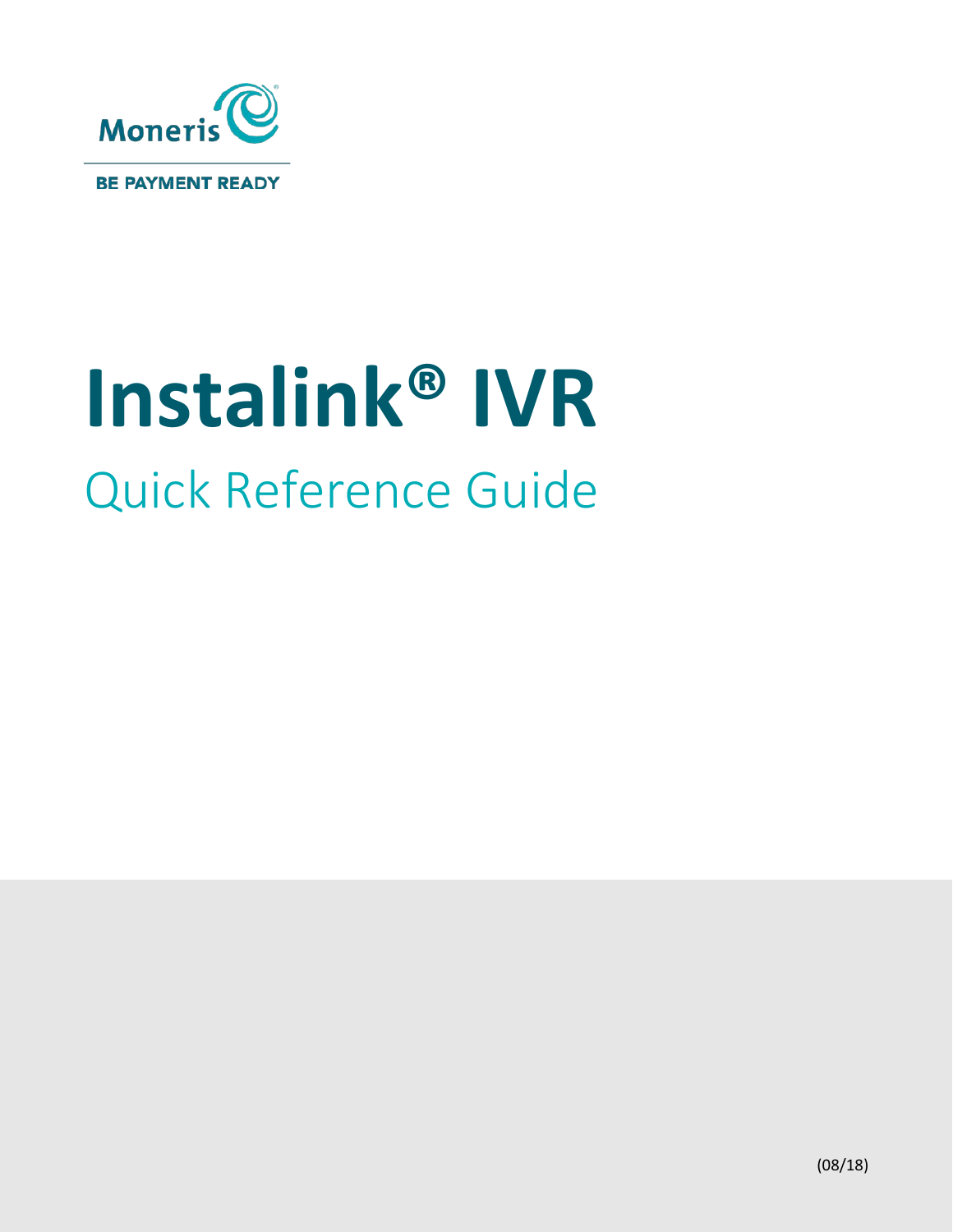

#### **BE PAYMENT READY**

# Need help?

**Web:** [moneris.com/support](https://www.moneris.com/support)

**Toll-free:** 1-866-319-7450

Record your Moneris® merchant ID here:

\_\_\_\_\_\_\_\_\_\_\_\_\_\_\_\_\_\_\_\_\_\_\_\_\_\_\_\_\_\_\_\_\_\_\_\_

Your Device ID is:

\_\_\_\_\_\_\_\_\_\_\_\_\_\_\_\_\_\_\_\_\_\_\_\_\_\_\_\_\_\_\_\_\_\_\_\_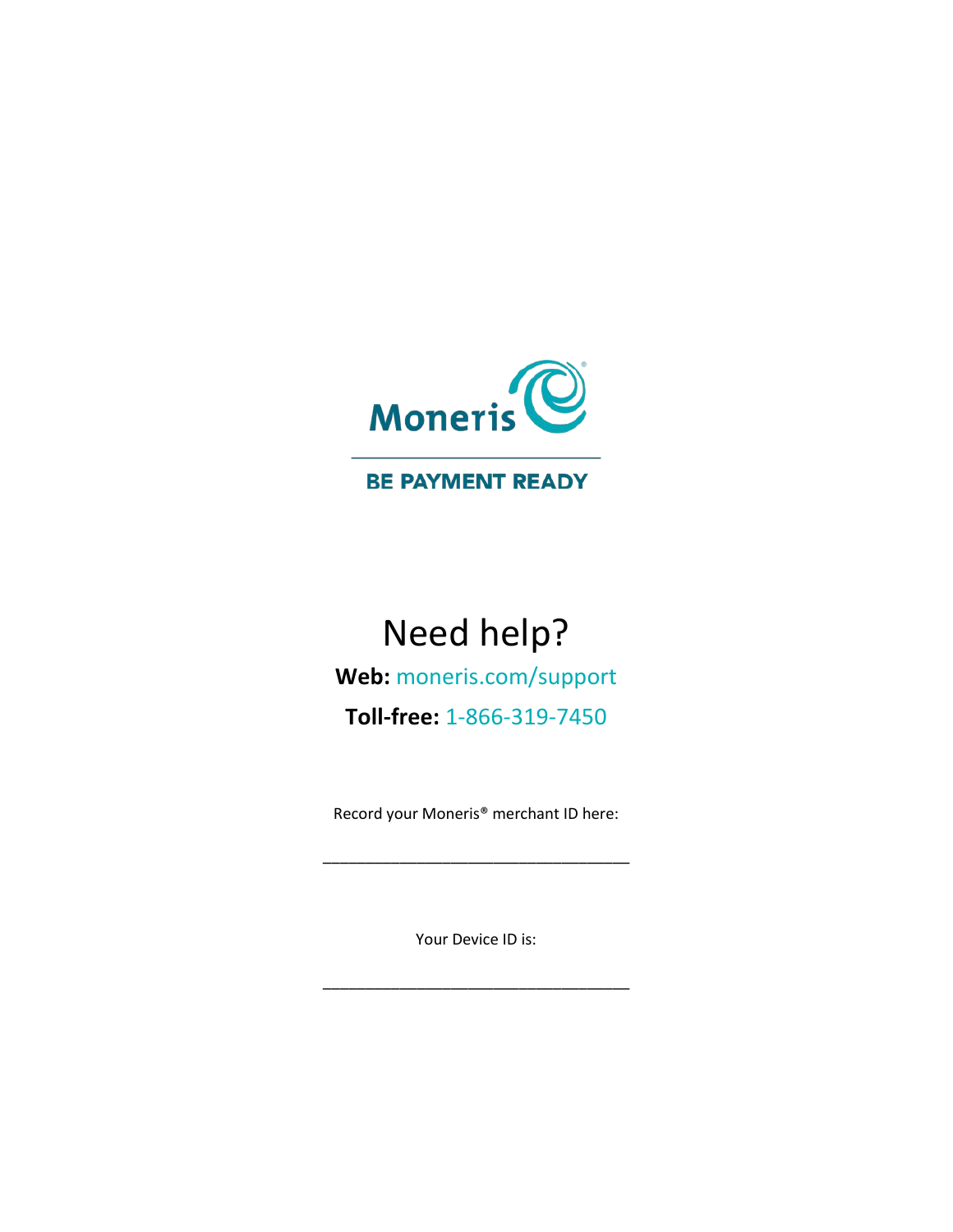# **Contents**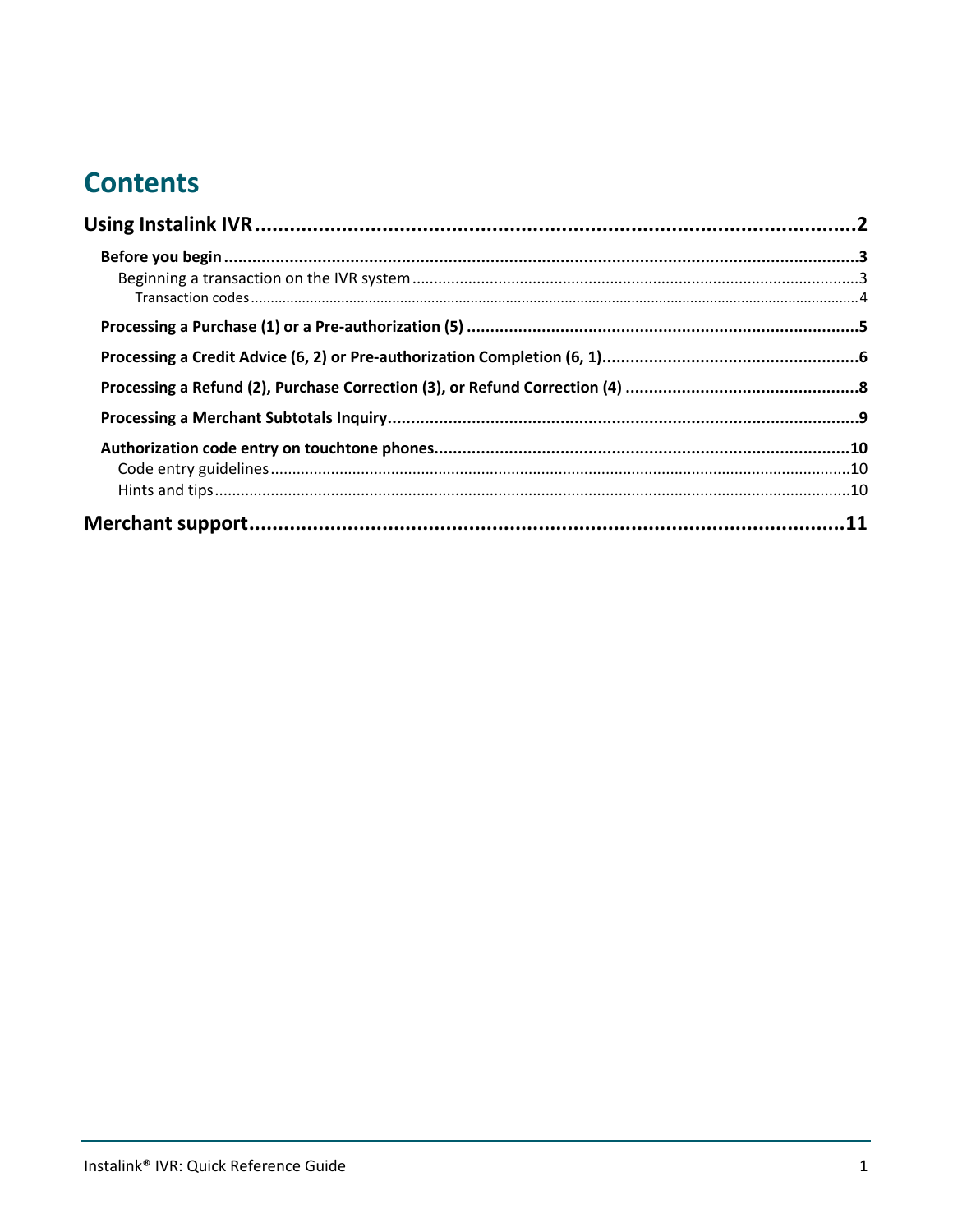# <span id="page-3-0"></span>**Using Instalink IVR**

In this section, we go over everything you need to know to use Instalink IVR to process credit card transactions.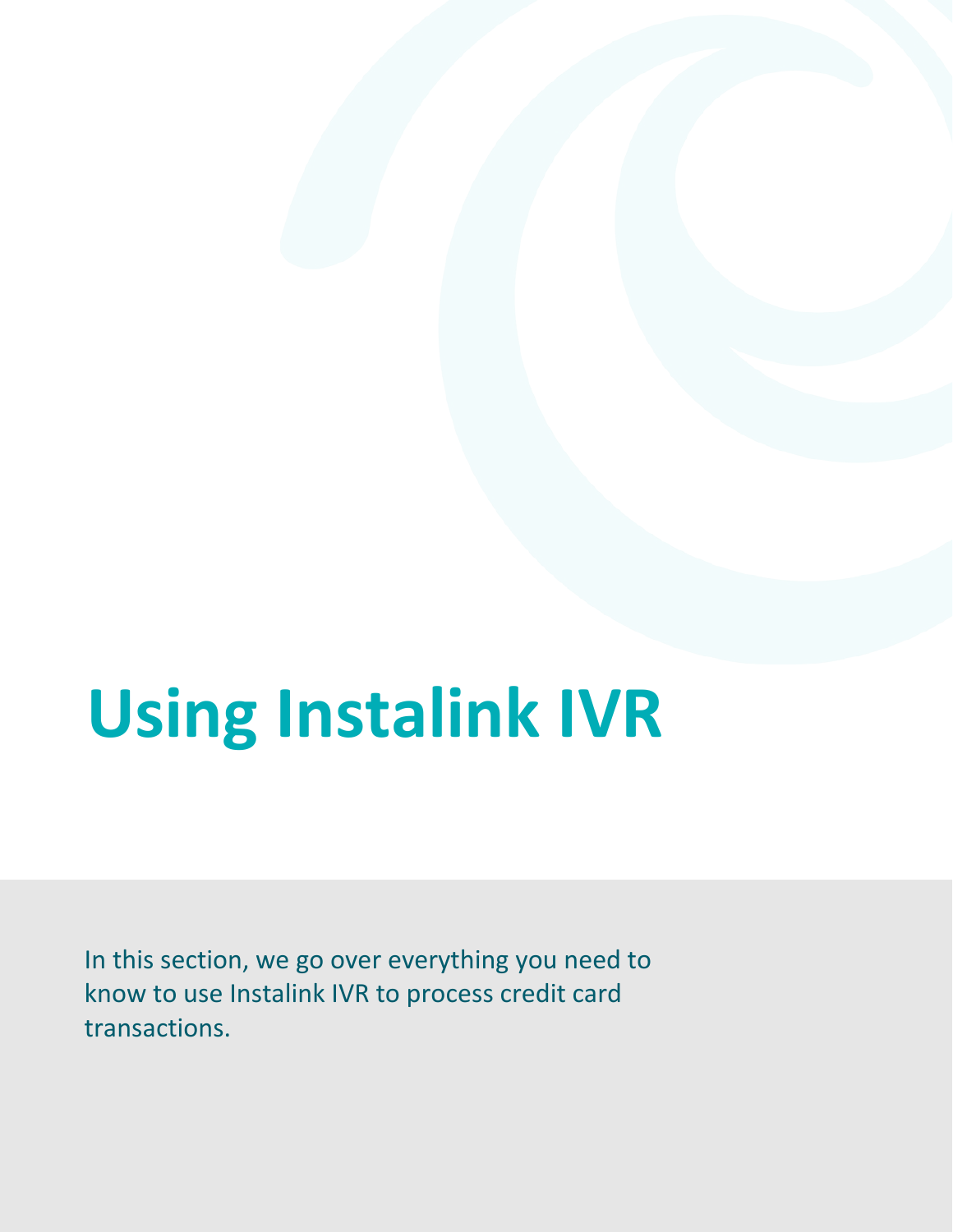## <span id="page-4-0"></span>**Before you begin**

Before dialing the Instalink IVR telephone number:

- Imprint or record the credit card number and expiry date on the sales draft or customer invoice.
- Ensure you are dialing from a touch tone phone.

#### <span id="page-4-1"></span>Beginning a transaction on the IVR system

Follow these steps to begin any transaction:

- 1. Dial the Instalink IVR telephone number: **1-877-619-4241**.
- 2. Select your language:
	- Press **1** for **English**
	- Press **2** for **French**.
- 3. Enter your **13-digit Moneris Merchant ID** and press the **pound** key (**#**).
- 4. Enter your **8-digit Device ID** and press the **pound** key (**#**).
- 5. Enter the code for the transaction type you wish to perform e.g., press **1** for a Purchase (see the *Transaction codes* table on page 4).
- 6. Proceed to the page number listed in the "Page" column of the *Transaction codes* table for additional instructions.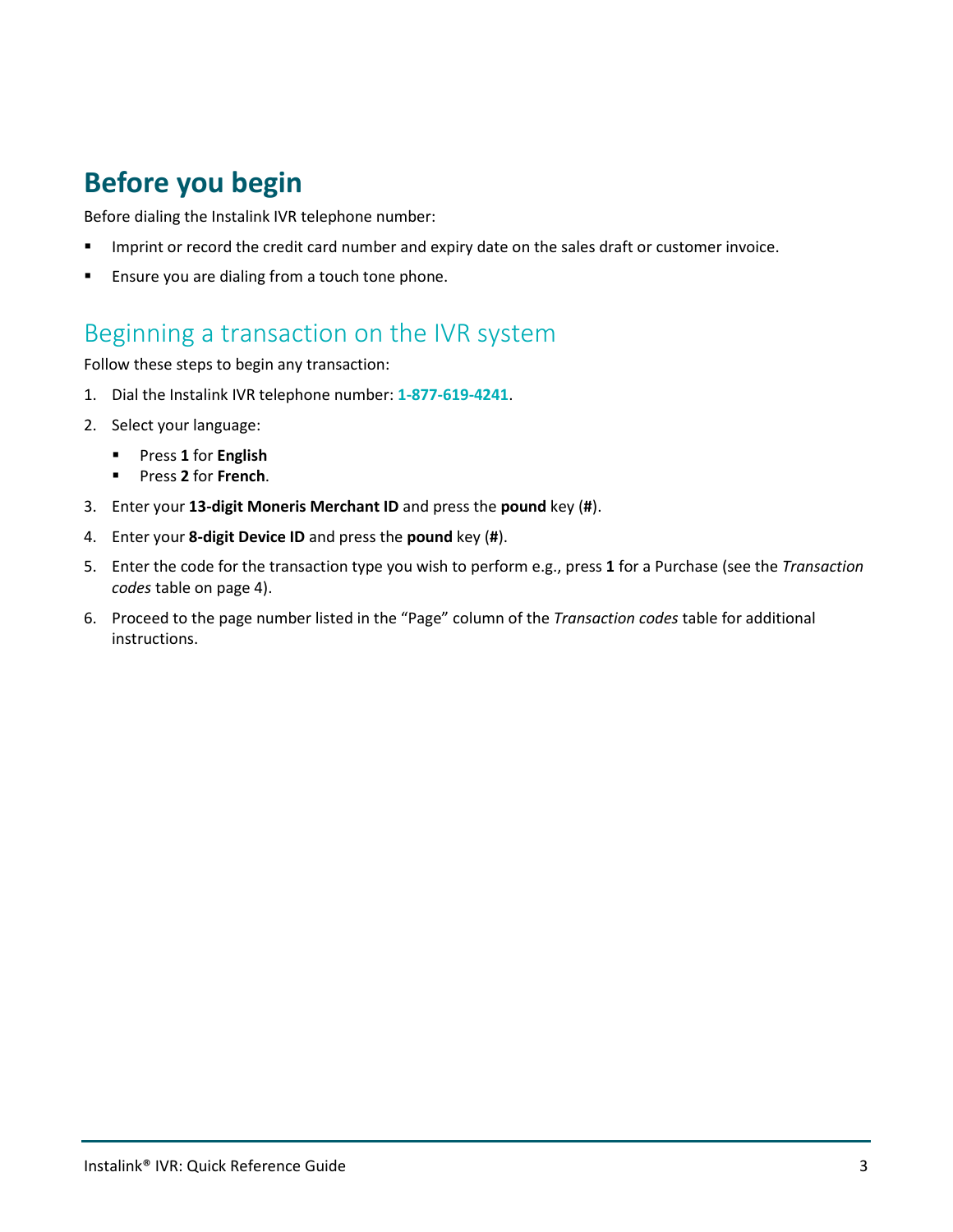#### <span id="page-5-0"></span>Transaction codes

| Code           | <b>Description and use</b>                                                                                                                                                                                                                                                                                                                | Page |
|----------------|-------------------------------------------------------------------------------------------------------------------------------------------------------------------------------------------------------------------------------------------------------------------------------------------------------------------------------------------|------|
| $\mathbf{1}$   | <b>Purchase:</b><br>Used to process a Purchase transaction with a credit card.                                                                                                                                                                                                                                                            | 5    |
| $\overline{2}$ | <b>Refund:</b><br>Used to credit your customer's credit card for a transaction previously<br>charged to their account.                                                                                                                                                                                                                    | 8    |
| 3              | <b>Purchase Correction (Void):</b><br>Used to cancel a sale that has been performed in the current batch.                                                                                                                                                                                                                                 | 8    |
| 4              | <b>Refund Correction:</b><br>Used to cancel a refund that has been performed in the current batch.                                                                                                                                                                                                                                        | 8    |
| 5              | <b>Pre-authorization:</b><br>Sends a request to the card issuer to verify the availability of credit on that<br>credit card. The pre-authorization response provides an authorization<br>number but does not charge the customer's account until a credit advice or<br>pre-authorization completion (see below) transaction is performed. | 5    |
| 6, then 1      | <b>Credit Advice &gt; Pre-authorization Completion:</b><br>Used to finalize the pre-authorization and charge the customer's account.                                                                                                                                                                                                      | 6    |
| 6, then 2      | <b>Credit Advice &gt; Credit Advice:</b><br>Used to complete a credit purchase transaction you were unable to process<br>at the time of the sale.                                                                                                                                                                                         | 6    |
| $\overline{7}$ | <b>Merchant Subtotals Inquiry:</b><br>Enables you to find out about the transactions that have been processed<br>with IVR. The information provided includes: the types of cards processed,<br>transaction types, transaction totals for each card type, and the grand total<br>of all transactions processed.                            | 9    |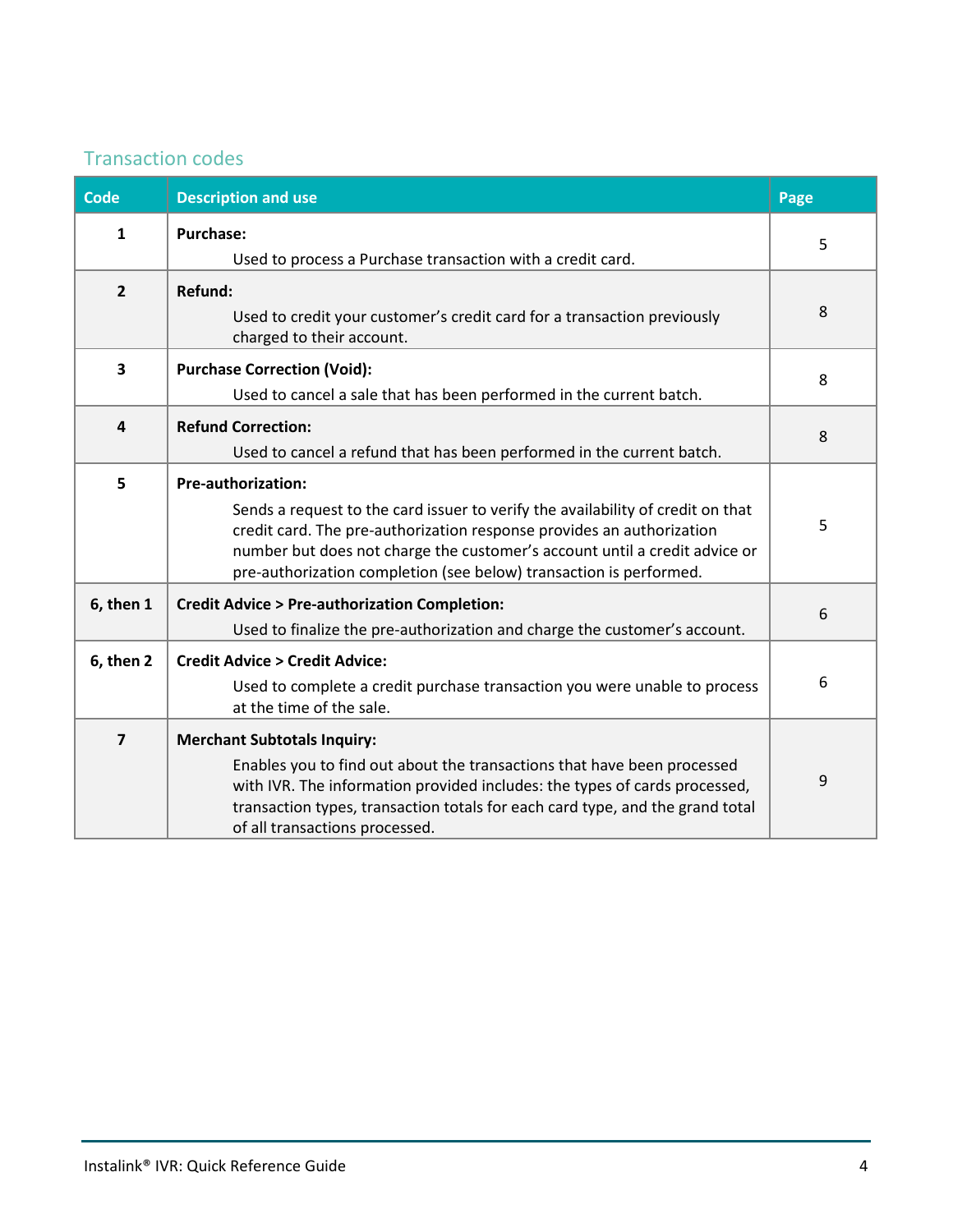# <span id="page-6-0"></span>**Processing a Purchase (1) or a Pre-authorization (5)**

Follow these steps to complete a Purchase or Pre-authorization transaction:

- 1. Begin the transaction (see *Beginning a transaction on the IVR system* on pag[e 3](#page-4-1) for instructions).
- 2. Enter the **credit card number** and press the **pound** key (**#**).
- 3. Enter the **card's 4-digit expiry date** (in MM/YY format) and press the **pound** key (**#**).
- 4. If required, enter the card's **three-or-four-digit Card Verification Value** (CVV) and press the **pound** key (**#**). *Note: CVV entry is required for all transactions* except *mail order transactions.*
- 5. Enter the **amount** in dollars and cents *without* the decimal point and press the **pound** key (**#**). For example, \$19.50 would be entered as "1950#".
- 6. Verify the amount:
	- If the amount is *correct*:
		- **Press 1. Proceed to step 7.**
	- If the amount is *incorrect*:
		- **Press 2. Repeat step 5.**
- 7. Identify the transaction source:
	- If this is an *e-commerce transaction*, press **1**.
	- If this is a *mail/telephone order transaction*, press **2**.
	- If this is a *different transaction*, press **3**.

The system processes the transaction and returns the Approved message with an Authorization number. Record this Authorization number for your records.

*Note: If the transaction is not approved, the system returns the Declined message.* 

- <span id="page-6-1"></span>8. Select your next step:
	- To repeat the Authorization number, press **1**.
	- To begin another transaction, press **2**. Start at step 5 in the *Beginning a transaction on the IVR system* instructions on pag[e 3.](#page-4-1)
	- To exit the system and end the call, press **3**.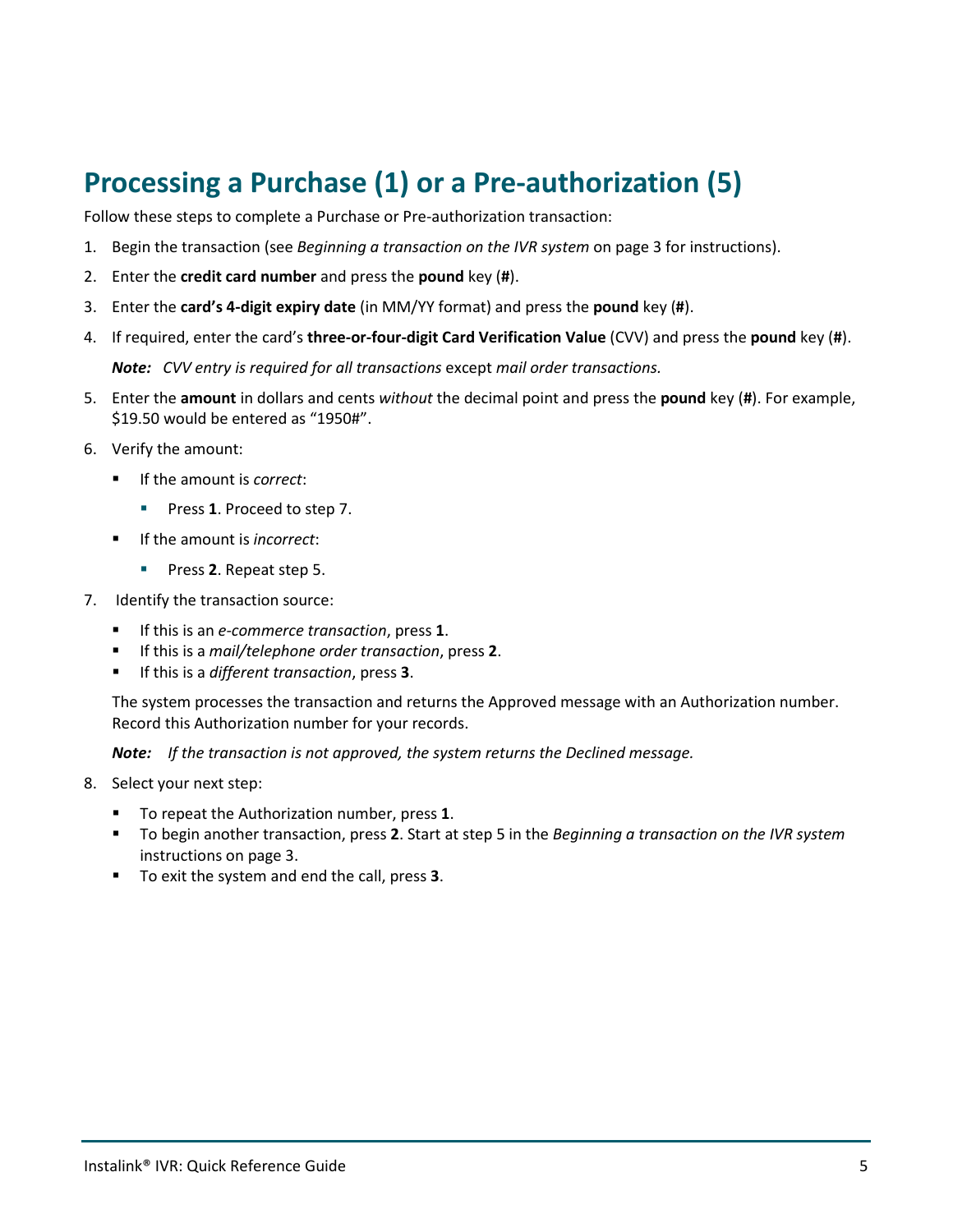# <span id="page-7-0"></span>**Processing a Credit Advice (6, 2) or Pre-authorization Completion (6, 1)**

- 1. Begin the transaction (see *Beginning a transaction on the IVR system* on pag[e 3](#page-4-1) for instructions).
- 2. Enter the **credit card number** and press the **pound** key (**#**).
- 3. Enter the **card's 4-digit expiry date** (in MM/YY format) and press the **pound** key (**#**).
- 4. If prompted, select the transaction lookup method:
	- To search for the transaction using the *original authorization number*, press **1**. Proceed to step 5.
	- To search for the transaction using the *date*, press **2**, enter the transaction date in MM/YY format and press the **pound** key (**#**). Proceed to step 9.
- 5. Select the type of Authorization number you were provided during the original transaction
	- Press **1** for a *numeric* Authorization number*.*
	- Press **2** for an *alphanumeric* Authorization number*.*
- 6. Enter the **original Authorization number** then press the **pound** key (**#**).

*Note:* If the Authorization number is alphanumeric, follow the guidelines in Authorization number entry on touchtone phones *on pag[e 10.](#page-11-0)*

- 7. Confirm the Authorization number:
	- To confirm it is correct, press **1**. Proceed to step 8.
	- To hear the number read again, press **2**. Repeat step 7.
	- To re-enter the Authorization number, press **3**. Return to step 6.
- 8. Enter the **amount in dollars and cents without the decimal point** and press the **pound** key (**#**). For example, \$50.00 would be entered as "5000#".

*Note: Input the total amount of the transaction (e.g., the price of the service plus the tip).*

- 9. Verify the amount:
	- If the amount is *correct*: Press **1**. Proceed to step 10.
	- If the amount is *incorrect*: Press **2**. Return to step 8.
- 10. Identify the transaction source:
	- If this is an *e-commerce* transaction, press **1**.
	- If this is a *mail/telephone order* transaction, press **2**.
	- If this is a *different* transaction, press **3**.

The system processes the transaction and returns the Approved message with an Authorization number. Record this Authorization number for your records.

*Note: If the transaction is not approved, the system returns the Declined message.*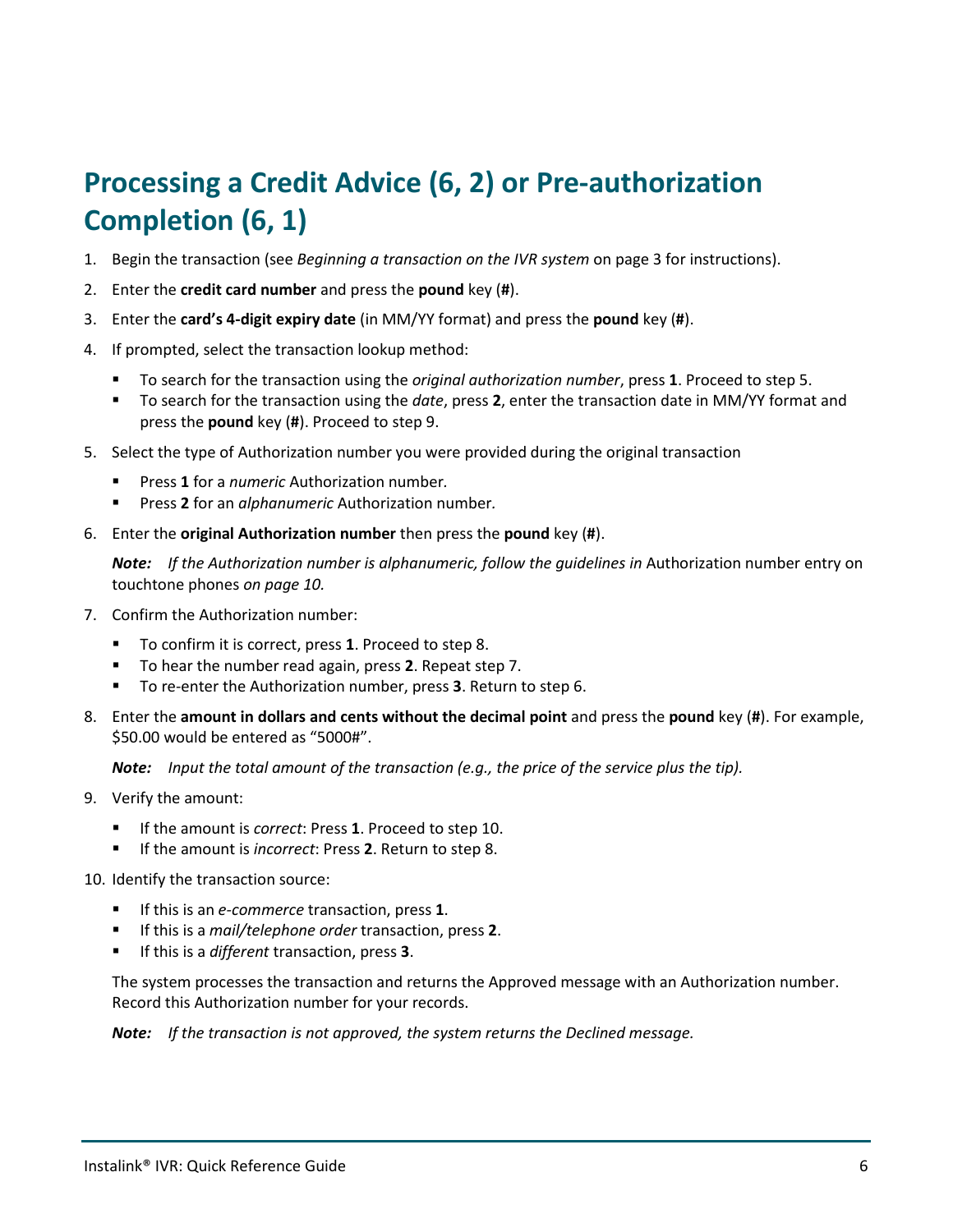#### 11. Select your next step:

- To repeat the Authorization number, press **1**.
- To begin another transaction, press **2**. Start at step 5 in the *Beginning a transaction on the IVR system* instructions on page [3.](#page-4-1)
- To exit the system and end the call, press **3**.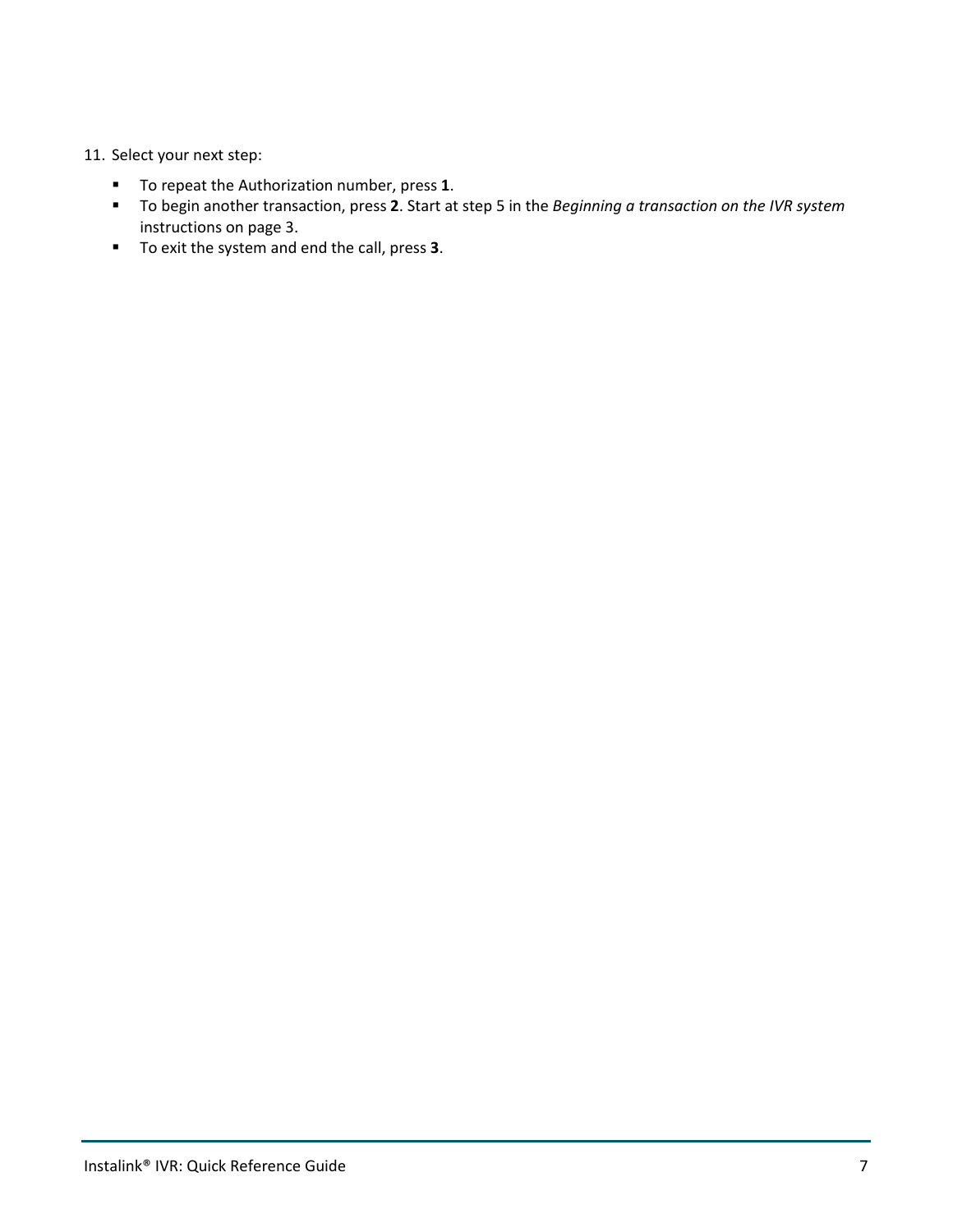# <span id="page-9-0"></span>**Processing a Refund (2), Purchase Correction (3), or Refund Correction (4)**

- 1. Begin the transaction (see *Beginning a transaction on the IVR system* on pag[e 3](#page-4-1) for instructions).
- 2. Enter the **credit card number** and press the **pound** key (**#**).
- 3. Enter the card's **4-digit expiry date** (in MM/YY format) and press the **pound** key (**#**).
- 4. Select the type of Authorization number you were provided during the original transaction:
	- For a *numeric* Authorization number, press **1**.
	- For an *alphanumeric* Authorization number, press **2**.
- 5. Enter the **original Authorization number** then press the **pound** key (**#**).

**Note:** If the Authorization number is alphanumeric, follow the quidelines in Authorization number entry on touchtone phones *on pag[e 10.](#page-11-0)*

- 6. Confirm the Authorization number:
	- To confirm it is correct, press **1**. Proceed to step 7.
	- To hear the number read again, press **2**. Repeat step 6.
	- To re-enter the Authorization number, press **3**. Return to step 5.
- 7. Enter the amount in **dollars and cents without the decimal point** and press the **pound** key (**#**). For example, \$50.00 would be entered as "5000#".
- 8. Verify the amount:
	- If the amount is *correct*: Press **1**. Proceed to step 9.
	- If the amount is *incorrect*: Press **2**. Return to step 7.
- 9. Identify the transaction source:
	- If this is an *e-commerce* transaction, press **1**.
	- If this is a *mail/telephone order* transaction, press **2**.
	- If this is a *different* transaction, press **3**.

The system processes the transaction and returns the Approved message with an Authorization number. Record this Authorization number for your records.

*Note: If the transaction is not approved, the system returns the Declined message.* 

10. Select your next step:

- To repeat the Authorization number, press **1**.
- To begin another transaction, press **2**. Start at step 5 in the *Beginning a transaction on the IVR system* instructions on pag[e 3.](#page-4-1)
- To exit the system and end the call, press **3**.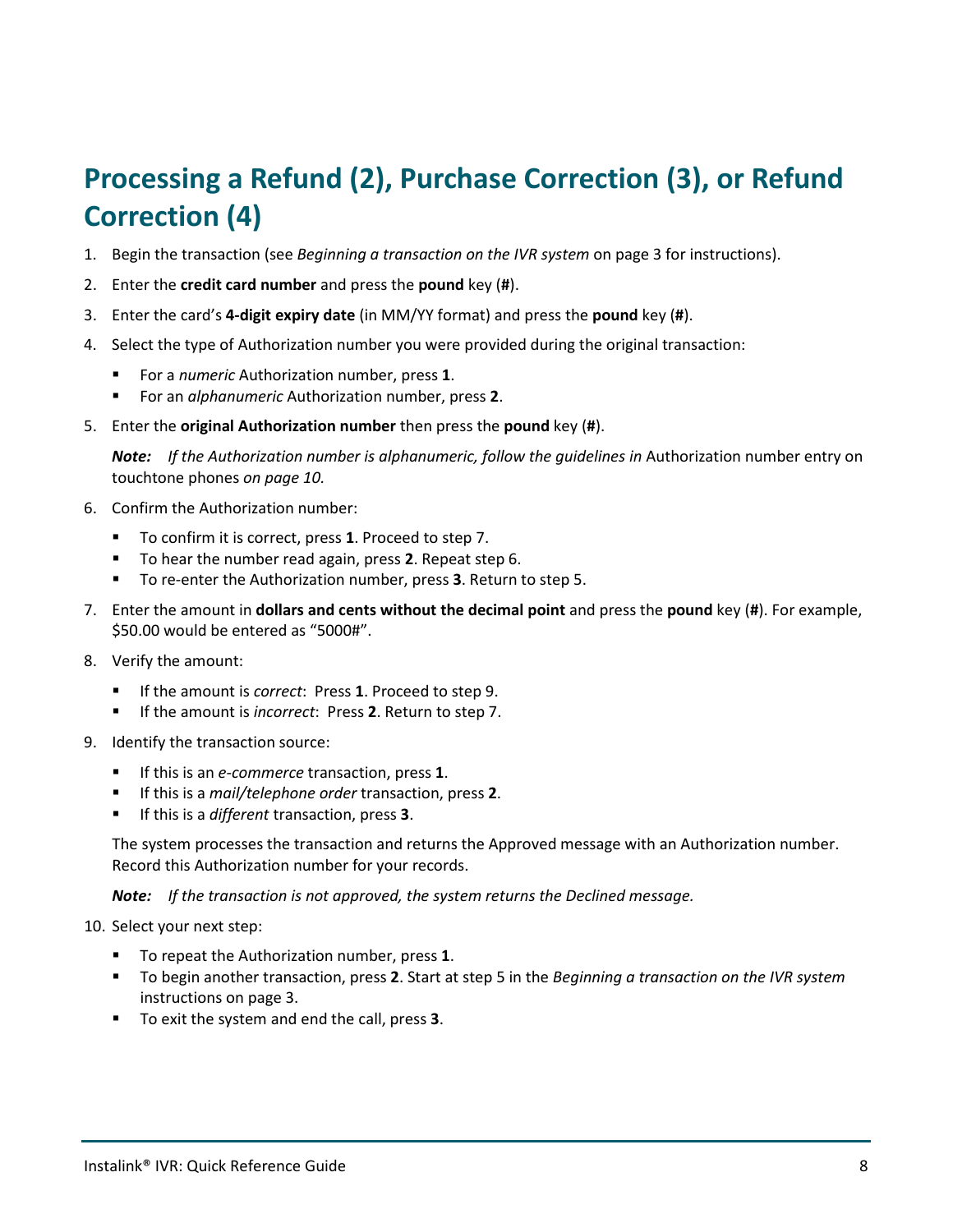## <span id="page-10-0"></span>**Processing a Merchant Subtotals Inquiry**

Follow these steps to complete a Merchant Subtotals Inquiry report:

- 1. Begin the transaction (see *Beginning a transaction on the IVR system* on pag[e 3](#page-4-1) for instructions).
- 2. Select the card types for which you would like to receive information by pressing the associated number e.g., press **3** for Visa®.

The system will recite the total amount of money, number of sales and amount, total number of returns and amount, total number of corrections and amount, and total number of transactions for a net amount.

- 3. Select your next step:
	- To repeat the information, press **1**.
	- To report on another card type, press **2**. Repeat step 2.
	- For another transaction, press **3**.
	- To exit the system and end the call, press **4**.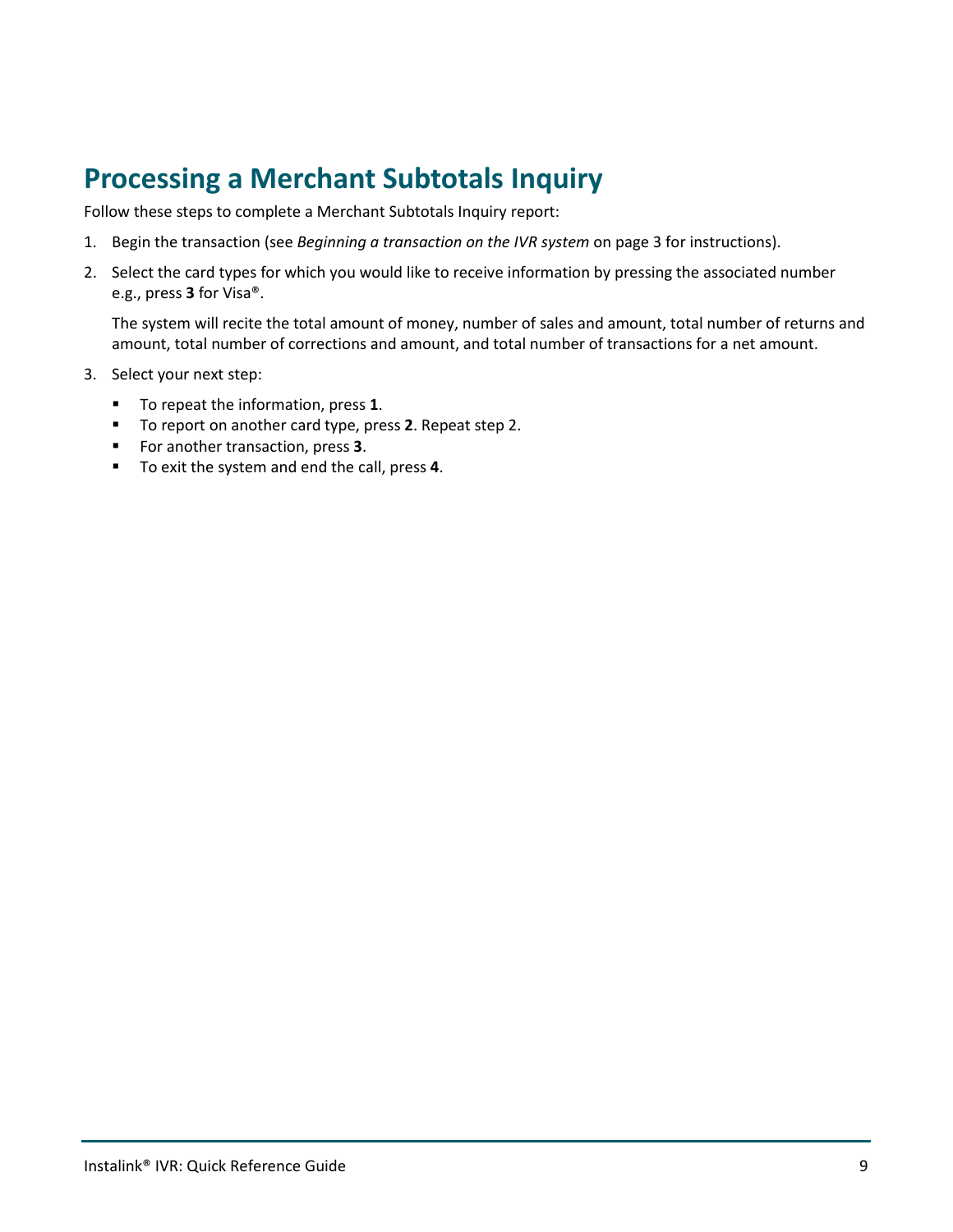### <span id="page-11-0"></span>**Authorization code entry on touchtone phones**

Authorization codes can be numeric or alphanumeric. In the event that you are prompted to enter an authorization code, and the code is *alphanumeric*, refer to the following chart as a guide for how to enter alpha characters on a touchtone phone.

| To key in the value: | Press:              |
|----------------------|---------------------|
| 6                    | 0<br>- 6            |
|                      | 0<br>- 0            |
| G                    | $\overline{1}$<br>Δ |
| N                    | 6 2                 |
|                      |                     |

#### <span id="page-11-1"></span>Code entry guidelines

- Some older phones have only three characters on the 7 and 9 keys (where the Q and the Z are located). If you are using an older touchtone phone:
	- for the letter **Q**, press "7 2"
	- **for the letter <b>R**, press "7 3"
	- **for the letter S**, press "74"
	- **for the letter Z**, press "94".
- For each character in your authorization code, you'll be entering a 2-digit value on your phone keypad.
- To enter a numeric character, the first digit is always 0. The second digit is the numeric value itself. For example, to enter the number 4, press "0 4".
- For alpha characters, the first digit entered is the key on the phone's keypad that the character is printed upon. The second digit is the position on that key where the character is. For example, the letter V is on the 8 key in the third position. To enter the letter V, press "8 3".

#### <span id="page-11-2"></span>Hints and tips

Use these hints and tips to ensure successful operation with the system:

- Be sure to verify the totals after each transmission AND at the end of each business day (if transactions have been processed during the business day).
- Compare your totals with the results of the Merchant Subtotals Inquiry (see page [9\)](#page-10-0).
- If you make a mistake with the data entry, press the **\*** (**asterisk**) key to return to the main menu and begin the transaction again.
- **Transactions processed on the IVR system are deposited to your bank account within 48 hours.**
- Retain bank and merchant copies and file by date for 1 year. Failure to produce a requested copy could mean a chargeback to your account.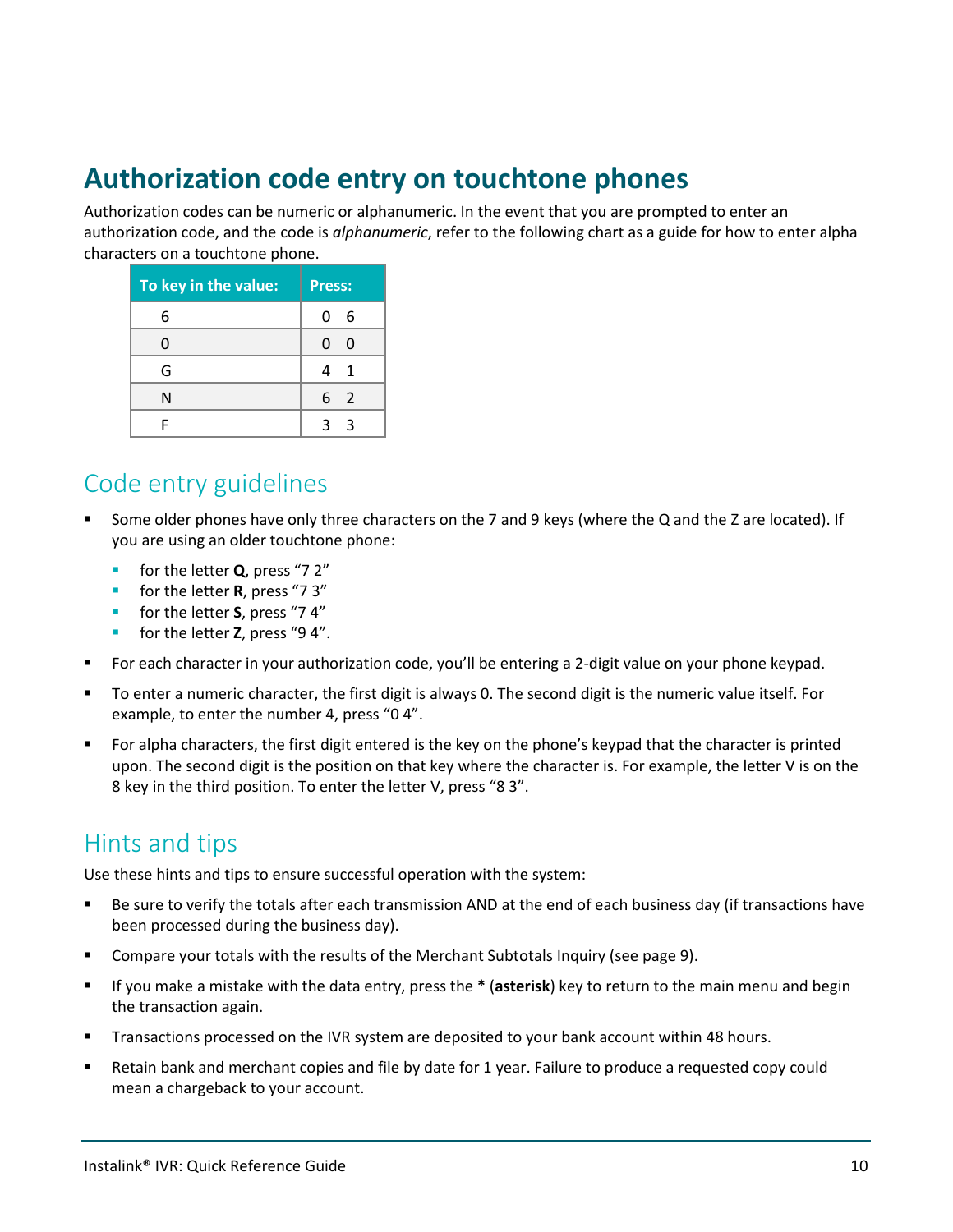# <span id="page-12-0"></span>**Merchant support**

At Moneris, help is always here for you 24/7.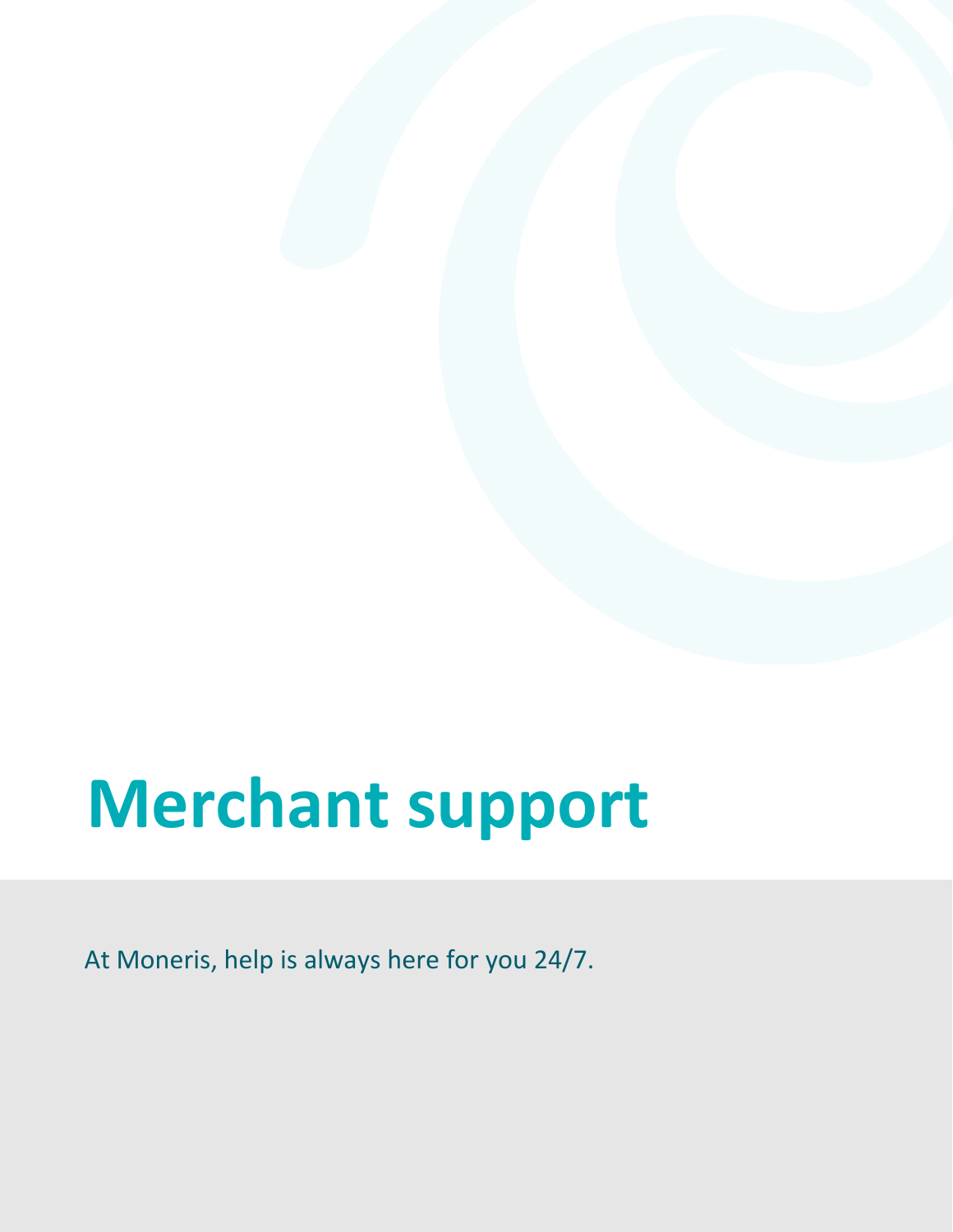# **If you need assistance with your payment processing solution, we're here to help, 24/7.**

#### We're only one click away.

- Visit **[moneris.com/support](https://moneris.com/support)** to:
	- **download additional copies of this guide and other resources**
- Visit **[shop.moneris.com](https://shop.moneris.com/)** to purchase point-of-sale supplies and receipt paper
- Visit **[moneris.com/insights](https://moneris.com/insights)** for business and payment news, trends, customer success stories, and quarterly reports & insights

### Can't find what you are looking for?

Call Moneris Customer Care (available 24/7) toll-free at **1-866-319-7450**. We'll be happy to help. You can also send us a secure message 24/7 by logging in to Merchant Direct® at **[moneris.com/mymerchantdirect](https://moneris.com/mymerchantdirect)**.